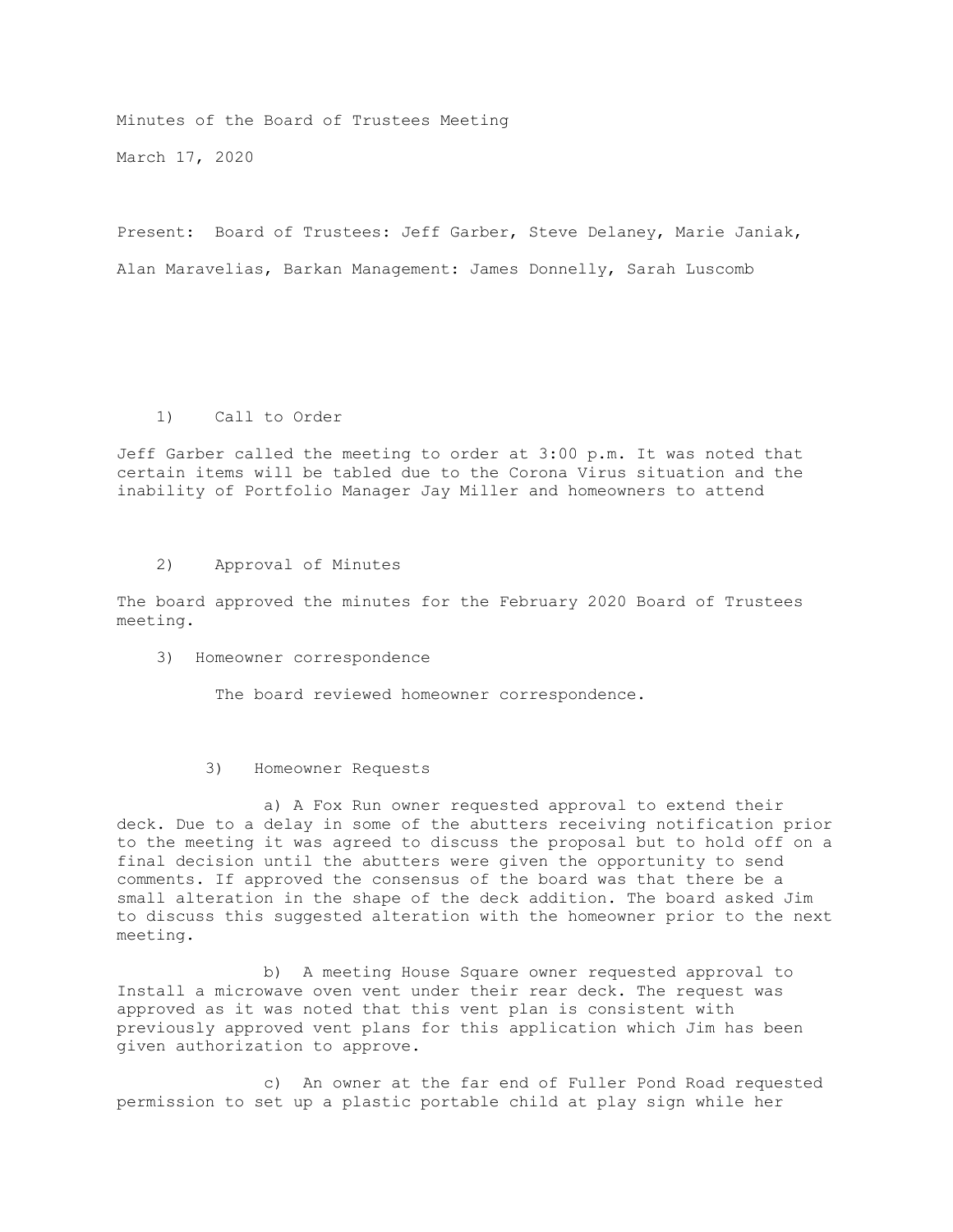children were playing in the area. In her request she stated that vehicles, especially UPS trucks get up to a high rate of speed when they approach the circle and children playing are hard to see. After much discussion the board decided to install a permanent sign that's states children at play in front of the island which will be of similar style and placement as the arrow signs that are in front of most of the islands

 d) A Holly Gate Circle Unit owner requested permission to move their air conditioner condenser, relocating it from the side of the adjacent unit to behind their unit due to the fact that their HVAC contractor suggests replacing the freon lines while installing the new condenser. The board tabled the request so that Jim can discuss the necessity of changing the lines with the HVAC contractor. It was noted that multiple unit owners have had their condensers replaced without replacing the lines.

4) Financial Report

 The financial report was tabled due to Jay Miller being unable to attend the meeting.

## 5) Unfinished Business

- a) Discussion of outdoor light bulbs, tabled.
- b) Clubhouse HVAC screening, tabled
- c) Indoor pool furniture, tabled

 d) The board reviewed a quote to replace the filter material in the waste water treatment plant. A second quote has been requested and once received a decision will be made to choose the vendor to perform this specialized required work.

 e) The board reviewed a list of projects with Jim that they would like to be undertaken over the summer.

## 6) New Business

 a) The board reviewed a quote to clean the clubhouse HVAC ducts. The board requested management get other quotes.